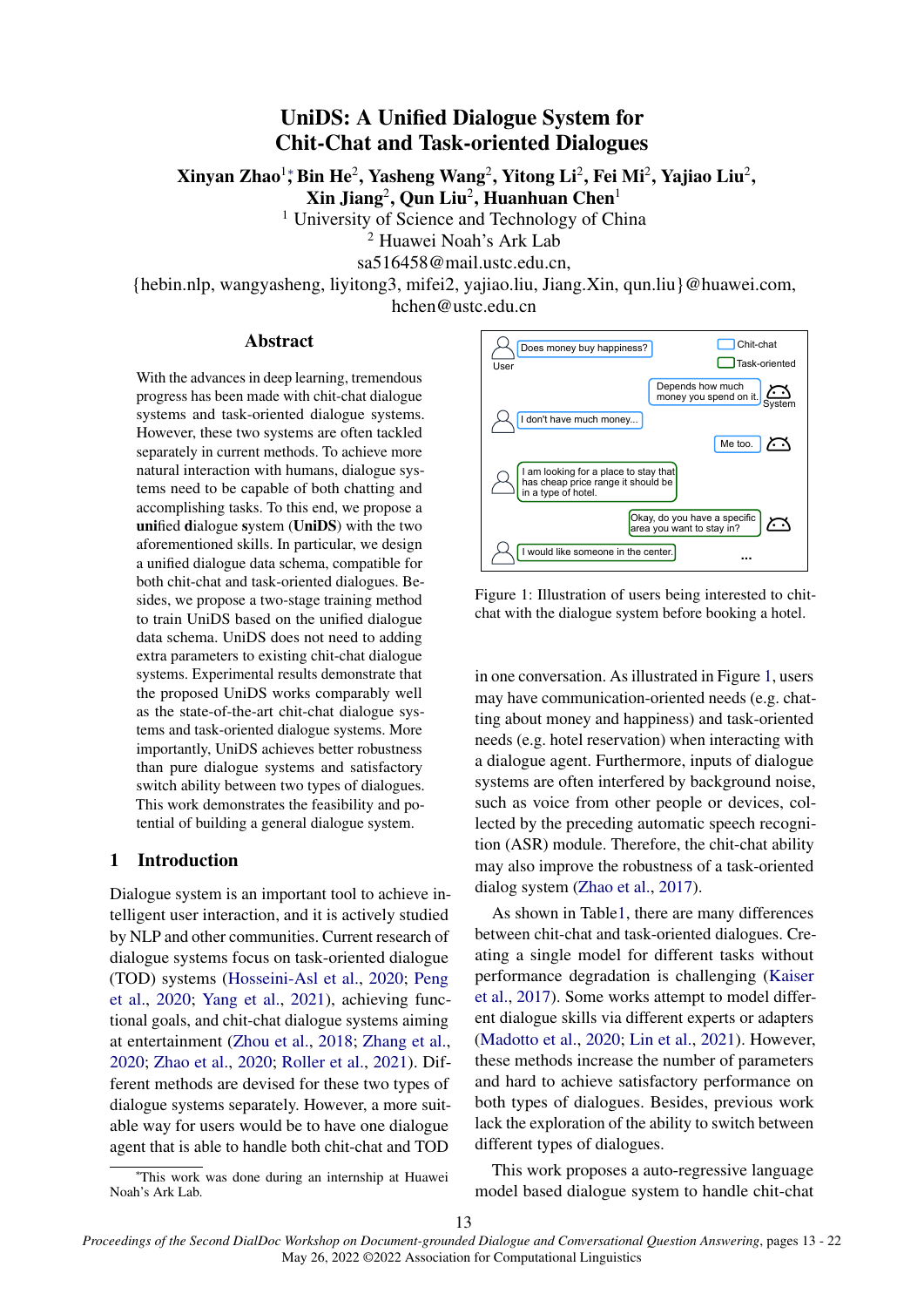<span id="page-1-0"></span>

|                             | Diversity Purpose |                                                     | Turns Mainstream method |
|-----------------------------|-------------------|-----------------------------------------------------|-------------------------|
| Chit-chat                   | Strong            | Entertainment                                       | Long End-to-end method  |
| Task-oriented dialogue Weak |                   | Completing tasks Short Pipeline method <sup>*</sup> |                         |

Table 1: Differences between chit-chat and task-oriented dialogues. \*: The model will predict belief state and system act before giving a response, to this end, the training set needs to be annotated with belief state and system act.

and TOD in a unified framework (UniDS). Specifically, since chit-chat data do not have explicit belief state and agent action, to unify chit-chat and task-oriented dialogues format, we device belief state and agent act for chit-chat dialogues as taskoriented dialogues. On the other hand, because of the diversity of chit-chat, chit-chat dialogue systems need more training data than task-oriented dialogue systems, e.g., 147,116,725 dialogues for DialoGPT [\(Radford et al.,](#page-8-7) [2019\)](#page-8-7) and 8,438 dialogues for UBAR [\(Yang et al.,](#page-8-2) [2021\)](#page-8-2). To overcome this difference, we propose to train UniDS in a twostage way. A chit-chat model is first trained with huge chit-chat dialogues, and then we train UniDS from the chit-chat dialogue system with mixed dialogues based on our proposed unified dialogue data schema.

We evaluate UniDS using a public task-oriented dialogue dataset MultiWOZ and a chit-chat dataset extracted from Reddit<sup>[1](#page-1-1)</sup> through both automatic and human evaluations. UniDS achieves comparable performance compared to the state-of-the-art chit-chat dialogue system DialoGPT, and TOD system UBAR. In addition, we empirically show that UniDS is more robust to noise in task-oriented dialogues, and UniDS shows a desirable ability to switch between the two types of dialogues.

The contributions of this work are summarised as follows:

- To the best of our knowledge, this is the first work presenting a unified dialogue system to jointly handle chit-chat and task-oriented dialogues in an end-to-end way.
- We design a *unified dialogue data schema* for chit-chat and TOD, allowing the training and inference of dialogue systems to be performed in a unified manner.
- To tackle the gap between chit-chat dialogue systems and task-oriented dialogue systems in the requirement of training data, a two-stage training method is proposed to train UniDS.

• Extensive empirical results show that UniDS performs comparably to state-of-the-art chitchat dialogue systems and task-oriented dialogue systems. Moreover, UniDS achieves better robustness to dialog noise and satisfactory switch ability between two types of dialogues.

## 2 Related Work

With the development of large-scale language models, chit-chat dialogue systems achieve remarkable success. Based on GPT-2 [\(Radford et al.,](#page-8-7) [2019\)](#page-8-7), DialoGPT [\(Zhang et al.,](#page-9-1) [2020\)](#page-9-1) is further trained on large-scale dialogues extracted from Reddit. DialoGPT could generate more relevant, contentful, and fluent responses than previous methods. Afterwards, larger pre-train LM based chit-chat dialogue systems [\(Adiwardana et al.,](#page-8-8) [2020;](#page-8-8) [Bao et al.,](#page-8-9) [2020;](#page-8-9) [Roller et al.,](#page-8-3) [2021\)](#page-8-3) are proposed and achieve even better performance. In the area of task-oriented dialogue systems, recent research [\(Hosseini-Asl et al.,](#page-8-0) [2020;](#page-8-0) [Peng et al.,](#page-8-1) [2020;](#page-8-1) [Yang et al.,](#page-8-2) [2021\)](#page-8-2) concatenated elements in a dialogue into one sequence and utilized pre-train LM to generate the belief state, system act, and response in an end-to-end way and achieved promising results.

There are several works related to the unified dialogue system. [Zhao et al.](#page-9-3) [\(2017\)](#page-9-3) insert one turn chit-chat dialogue into task-oriented dialogues to train a model with better out-of-domain recovery ability. Attention over Parameters (AoP) [\(Madotto](#page-8-5) [et al.,](#page-8-5) [2020\)](#page-8-5) utilizes different decoders for different dialogue skills (e.g., hotel booking, restaurant booking, chit). However, the performance of AoP can be improved and it largely increases parameters comparing with models that handle a single type of dialogues. ACCENTOR [\(Sun et al.,](#page-8-10) [2021\)](#page-8-10) adds chit-chat utterance at the beginning or end of task-oriented responses to make the conversation more engaging, but ACCENTOR is unable to have a chit-chat with users. Unlike the above works, UniDS does not add extra parameters to existing dialogue models, and UniDS could alternatively handle chit-chat and task-oriented dialogues in a

<span id="page-1-1"></span><sup>1</sup> <https://www.reddit.com/>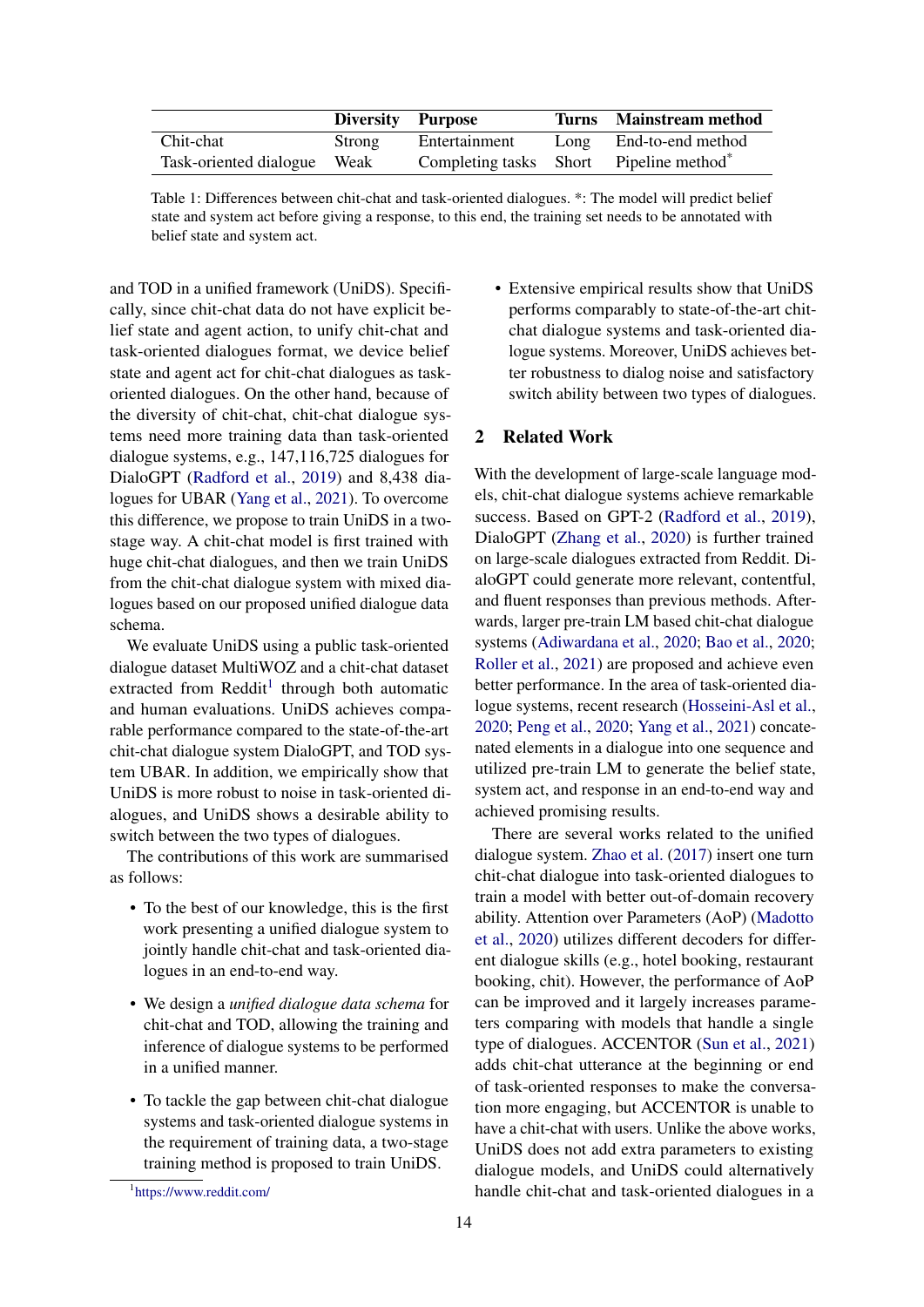seamless way.

## 3 Unified Dialogue System

## 3.1 Architecture of UniDS

As illustrated in Figure [2,](#page-3-0) we formulate unified dialogue system as an auto-regressive language model. A dialogue session at turn  $t$  has the following components: user input  $U_t$ , belief state  $B_t$ , database search result  $D_t$ , system act  $A_t$ , and response  $R_t$ . Each component consists of tokens from a fixed vocabulary. For turn  $t$ , the dialogue context  $C_t$  is the concatenation of all the components of the previous dialogues as well as the user input at turn  $t$ :  $C_t = [U_0, B_0, D_0, A_0, R_0, \dots, R_{t-1}, U_t]$ . Given the dialogue context  $C_t$ , UniDS first generates the belief state  $B_t$ :

$$
B_t = \text{UniDS}(C_t),\tag{1}
$$

and use it to search the database to get the search result  $D_t.$  Then, UniDS generates the system act  $A_t$ conditioned on the updated context by extending  $C_t$  with  $B_t$  and  $D_t$ :

$$
A_t = \text{UniDS}([C_t, B_t, D_t]). \tag{2}
$$

Lastly, the response  $R_t$  is generated conditioned on the concatenation of all previous components:

$$
R_t = \text{UniDS}([C_t, B_t, D_t, A_t]).
$$
 (3)

## 3.2 Unified Dialogue Data Schema

In the widely adopted task-oriented dialogue system pipeline, a dialogue session consists of a user input utterance, a belief state that represents the user intention, a database search result, a system act, and a system response [\(Young et al.,](#page-9-4) [2013;](#page-9-4) [Yang et al.,](#page-8-2) [2021\)](#page-8-2). However, due to the diversity of chit-chat and the cost of manual annotation, chit-chat dialogue systems do not assume the existence of the belief state nor system act [\(Bao et al.,](#page-8-9) [2020;](#page-8-9) [Zhang et al.,](#page-9-1) [2020\)](#page-9-1). The inconsistency of data format between chit-chat and TOD hinders the implementation of a unified model. To tackle this problem, we design a data schema with belief state, database result representation and system act for chit-chat. Table [2](#page-3-1) illustrates such unified data schema with examples. The following sections explain each component in detail.

## 3.2.1 Belief state

The unified belief state is represented in the form of "<domain> slot [value]". A belief state could have several domains, each containing several slot-value pairs. As we can observe, extracting belief state of TOD may need to copy some words from the user utterance. To make UniDS keep this copy mechanism, for chit-chat, nouns in the user utterance  $U_t$ are extracted as the slot or value of belief state.

### 3.2.2 DB result

We use a special token to represent the number of matched entities under the constraints of the belief state in the current turn.

## 3.2.3 System act

System acts are represented as "<domain> <act> [slot]" for TOD. The meaning of "<domain>" is the same as in belief states. "[act]" denotes the type of action the system needs to perform. Following the "domain-act" pair, slots are optional. For chit-chat, token "<chit\_act>" denotes the dialogue system will chat with the user.

Therefore, a processed dialogue sequence  $X_t$ at turn t for either TOD or chit-chat can be both represented as:

$$
X_t = [C_t, B_t, D_t, A_t, R_t].
$$
\n<sup>(4)</sup>

#### 3.3 Two-stage training method

Since the diversity of chit-chat in topics and terms, chit-chat dialogue systems need much larger training data than task-oriented dialogue systems. If directly training UniDS with the unified dialogue data which contains much more chit-chat dialogues than task-oriented dialogues, the trained model may ignore the ability to complete task-oriented dialogues. Therefore, this work proposes a two-stage method for training UniDS. As illustrated in Figure [3,](#page-3-2) we propose to first train a chit-chat dialogue model with huge chit-chat dialogues, and then we train UniDS from the chit-chat dialogue system with mixed dialogues. The mixed dialogue data is obtained by mixing chit-chat and TOD data which are pre-processed by the proposed unified data schema in the ratio of 1:1. Motivated by the recent success of applying GPT-2 for task-oriented dialogue systems [\(Hosseini-Asl et al.,](#page-8-0) [2020;](#page-8-0) [Peng et al.,](#page-8-1) [2020;](#page-8-1) [Yang et al.,](#page-8-2) [2021\)](#page-8-2) and chit-chat dialogue systems [\(Zhang et al.,](#page-9-1) [2020\)](#page-9-1), we use DialoGPT[\(Zhang et al.,](#page-9-1) [2020\)](#page-9-1) as our chit-chat model, and train UniDS from DialoGPT.

The training objective for UniDS is to maximize the joint probability of all tokens in  $X_t$  computed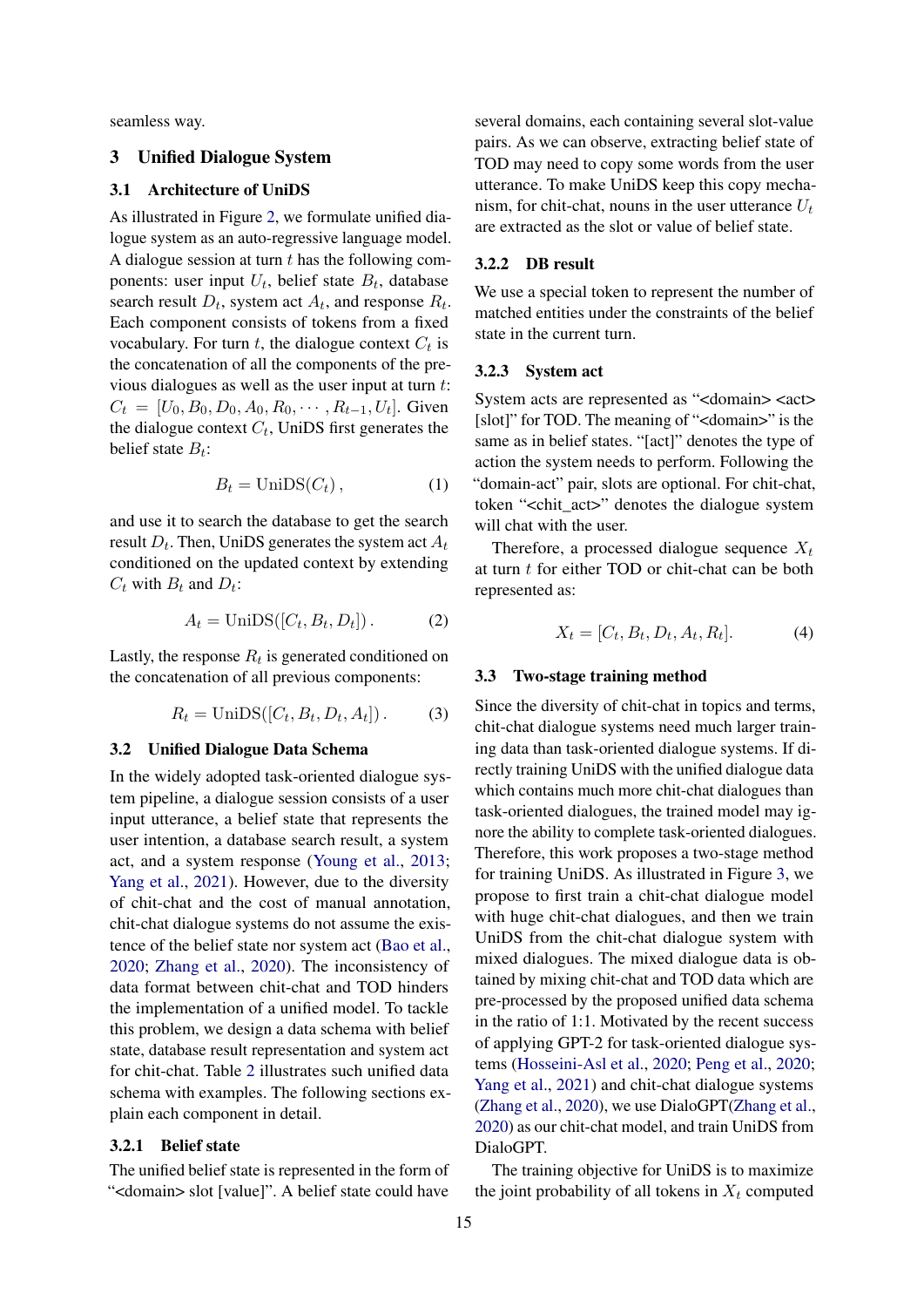<span id="page-3-0"></span>

Figure 2: The architecture of UniDS.

<span id="page-3-1"></span>

|              | Unified dialogue data schema                                      | Chit-chat example                             | <b>Task-oriented example</b>                         |
|--------------|-------------------------------------------------------------------|-----------------------------------------------|------------------------------------------------------|
| User input   | Tokenized utterance                                               | does money buy happiness?                     | i am looking for a cheap hotel.                      |
| Belief state | <domain> slot [value]</domain>                                    | <chit> money happiness</chit>                 | <hotel> price cheap</hotel>                          |
| DB result    | A token indicated the number<br>of candidate entities             | $<$ db nore $>$                               | $<$ db 2>                                            |
| Act          | $\alpha$ <domain> <math>\alpha</math> <act> [slot]</act></domain> | <chit> <chit act=""></chit></chit>            | <hotel> <request> area</request></hotel>             |
| Response     | Tokenized utterance                                               | depends on how much money<br>you spend on it. | do you have a specific area you<br>want to stay in ? |

Table 2: Unified dialogue data schema (where tokens inside the square bracket are optional) and examples.

<span id="page-3-2"></span>

Figure 3: Training process of UniDS.

in an auto-regressive manner as:

$$
\mathcal{L} = \sum_{i=1}^{N} -\log P(\boldsymbol{x}_i | \boldsymbol{x}_{< i}), \tag{5}
$$

where  $x_i$  is a token of  $X_t$ , and  $x_{\leq i}$  are the preceding tokens.

## 4 Experiment

#### 4.1 Datasets

#### 4.1.1 Task-oriented Dialogue Dataset

For task-oriented dialogues, we adopt the publicly multi-domain task-oriented MultiWOZ [\(Budzianowski et al.,](#page-8-11) [2018\)](#page-8-11), which consists of 10, 438 dialogues spinning over seven domains (*taxi, attraction, police, restaurant, train, hotel, hospital*).[2](#page-3-3) The train/validation/test sets of MultiWOZ have 8438/1000/1000 dialogues, respectively. Each dialogue contains 1 to 3 domains.

#### 4.1.2 Chit-chat Dataset

We derived open-domain chit-chat dialogue from Reddit dump<sup>[3](#page-3-4)</sup>. To avoid overlapping, the chit-chat training set and test set are extracted from the Reddit posts in 2017 and 2018 respectively. To ensure the generation quality, we conduct a careful data cleaning. A conversation will be filtered when (1) there is a URL in the utterance; (2) there is an utterance longer than 200 words or less than 2 words; (3) the dialogue contains "[removed]" or "[deleted]" tokens; (4) the number of utterances in the dialogue is less than 4; (5) the dialogue contains offensive words. Finally, we sample 8, 438 dialogues for training which is the same size as the training set of MultiWOZ. The validation set and test set contain 6, 000 dialogues and 8, 320 dialogues, respectively.

## 4.2 Baselines

For chit-chat dialogue, we compare UniDS with DialoGPT [\(Zhang et al.,](#page-9-1) [2020\)](#page-9-1). For fair comparisons,

<span id="page-3-3"></span><sup>&</sup>lt;sup>2</sup>We use MultiWOZ 2.0.

<span id="page-3-4"></span><sup>3</sup> <https://files.pushshift.io/reddit/comments/>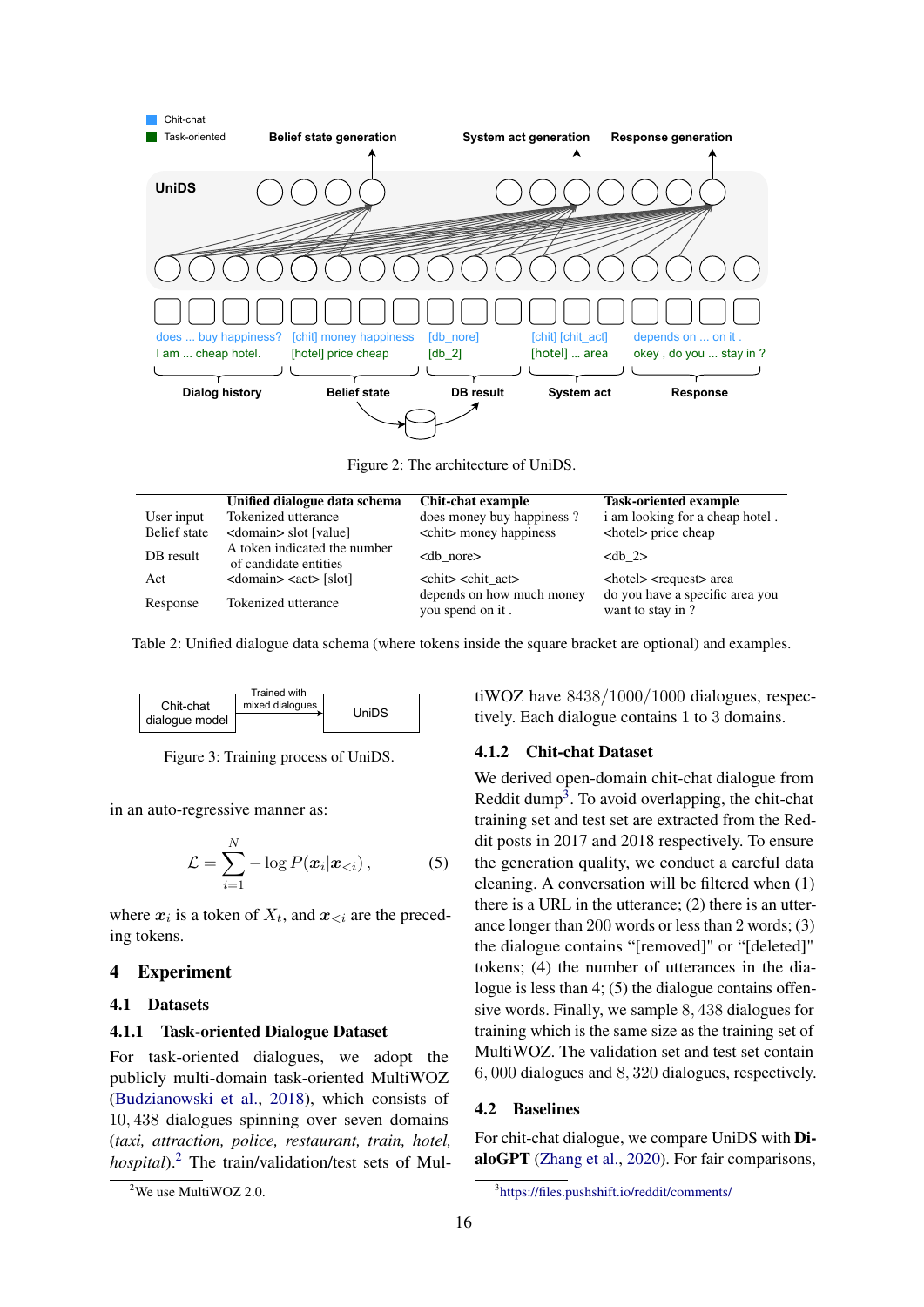<span id="page-4-1"></span>

| Model        |             | Task-oriented Dialogue |                |             |                          | Chit-chat                |                          |                          |                          |
|--------------|-------------|------------------------|----------------|-------------|--------------------------|--------------------------|--------------------------|--------------------------|--------------------------|
|              | # of para.  | Inform                 | <b>Success</b> | <b>BLEU</b> | Combined                 | <b>BLEU</b>              | Dist-1                   | $Dist-2$                 | AvgLen                   |
| $UBAR^*$     | 82M         | 91.5                   | 77.4           | 17.0        | 101.5                    |                          |                          |                          |                          |
| <b>PPTOD</b> | $\sim$ 220M | 89.20                  | 79.40          | 18.62       | 102.92                   |                          |                          | -                        |                          |
| UBAR-12L     | 117M        | 89.40                  | 75.10          | 16.93       | 99.18                    | $\overline{\phantom{0}}$ | $\overline{\phantom{0}}$ | $\overline{\phantom{0}}$ | $\overline{\phantom{0}}$ |
| DialoGPT-12L | 117M        |                        |                |             | $\overline{\phantom{a}}$ | 0.27                     | 6                        | 32                       | 14.00                    |
| $UniDS-12L$  | 117M        | 87.10                  | 77.00          | 18.01       | 100.06                   | 0.35                     | 6                        | 30                       | 12.00                    |
| $UBAR-24L$   | 345M        | 89.40                  | 75.50          | 16.86       | 99.31                    |                          |                          | $\overline{\phantom{0}}$ |                          |
| DialoGPT-24L | 345M        |                        |                |             | $\overline{\phantom{a}}$ | 0.43                     | 7                        | 36                       | 12.28                    |
| Uni $DS-24L$ | 345M        | 90.30                  | 80.50          | 18.72       | 104.12                   | 0.45                     | 6                        | 35                       | 14.62                    |

Table 3: Automatic evaluations of UniDS with two model sizes over two types of dialogue datasets. All results are reported in percentage, except Combined and AvgLen. Best results are in bold. \*: Results reported in original paper [\(Yang et al.,](#page-8-2) [2021\)](#page-8-2) is not obtained by end-to-end evaluation. This result is reported by authors of UBAR in [https://github.com/TonyNemo/UBAR-MultiWOZ/issues/3.](https://github.com/TonyNemo/UBAR-MultiWOZ/issues/3)

we further fine-tune a 12-layer DialoGPT and a 24 layer DialoGPT with our chit-chat dialogue training set, which we refer to as DialoGPT-12L and DialoGPT-24L, respectively.

For TOD, we consider the state-of-the-art endto-end TOD system UBAR [\(Yang et al.,](#page-8-2) [2021\)](#page-8-2) and PPTOD[\(Su et al.,](#page-8-12) [2021\)](#page-8-12). For a fair comparison with UniDS, we also fine-tune UBAR from 12 layers DialoGPT and 24 layers DialoGPT with Multi-WOZ dataset, the fine-tuned models are denoted as UBAR-12L and UBAR-24L, respectively.

#### 4.3 Implementation Details

UniDS and other baselines are implemented based on HuggingFace's Transformers [\(Wolf et al.,](#page-8-13) [2019\)](#page-8-13). The max sequence length is 1024 and sequences longer than 1024 are truncated from the head. We use the AdamW optimizer [\(Loshchilov and Hut](#page-8-14)[ter,](#page-8-14) [2019\)](#page-8-14) and greedy decoding method for inference. All models are trained on a single Tesla V100, and we perform a hyper-parameter search on batch size and learning rate. The best model and hyperparameter are selected through the performance on the validation set of MultiWOZ only.

As shown in Tabl[e1,](#page-1-0) chit-chat dialogues need to attract users to talk more, while TOD needs to complete tasks as soon as possible. Therefore, a model trained with the mixed dialogue data tends to talk long turns instead of efficiently completing the task. Since entity recommendation acts are important for dialogue system to complete tasks efficiently, we use a weighted cross-entropy loss as the training objective of UniDS. We assign larger weights to tokens about entity recommendation actions. We empirically set the weight of entity recommendation actions in loss function to  $2<sup>4</sup>$  $2<sup>4</sup>$  $2<sup>4</sup>$ , weights of other

tokens are set to 1 by default.

### 4.4 Evaluation Metrics

For chit-chat dialogues, the BLEU score [\(Papineni](#page-8-15) [et al.,](#page-8-15) [2002\)](#page-8-15) and the average length of the generated responses are reported. Because of the diversity of chit-chat, BLEU may be difficult to reflect the quality of chit-chat responses, we also report distinct-1 and distinct-2 [\(Li et al.,](#page-8-16) [2016\)](#page-8-16) of generated dialogues, which is defined as the rate of distinct uniand bi-grams in the generated sentences. We also conduct a human evaluation on 50 randomly sampled test dialogues for two 24 layers models. Three judges evaluate them in terms of relevance, informativeness, and how human-like the response is with a 3-point Likert-like scale [\(Joshi et al.,](#page-8-17) [2015\)](#page-8-17).

For TOD, we follow UBAR to use the following automatic metrics: Inform refers to the rate of the entities provided by a model are correct; success measures the rate of a model has answered all the requested information; and BLEU to measure the fluency of generated responses. A combined score is computed as  $(Inform + Success) \times 0.5 + BLEU$ to measure the overall response quality.

#### 4.5 Overall results

Table [3](#page-4-1) presents the overall comparison results of automatic evaluation. The first block shows the results of UBAR. The following two blocks are various baselines trained on 12 or 24 layers DialoGPT respectively. From these results, we have the following observations.

i) For the chit-chat task, UniDS achieves comparable performance with DialoGPT. For the BLEU score, UniDS outperforms DialoGPT with 12L and 24L. On other metrics, UniDS is comparable with DialoGPT. This demonstrates that UniDS can still keep strong chit-

<span id="page-4-0"></span><sup>&</sup>lt;sup>4</sup>The appendix gives discussions for other values of weight, but does not affect the overall conclusion.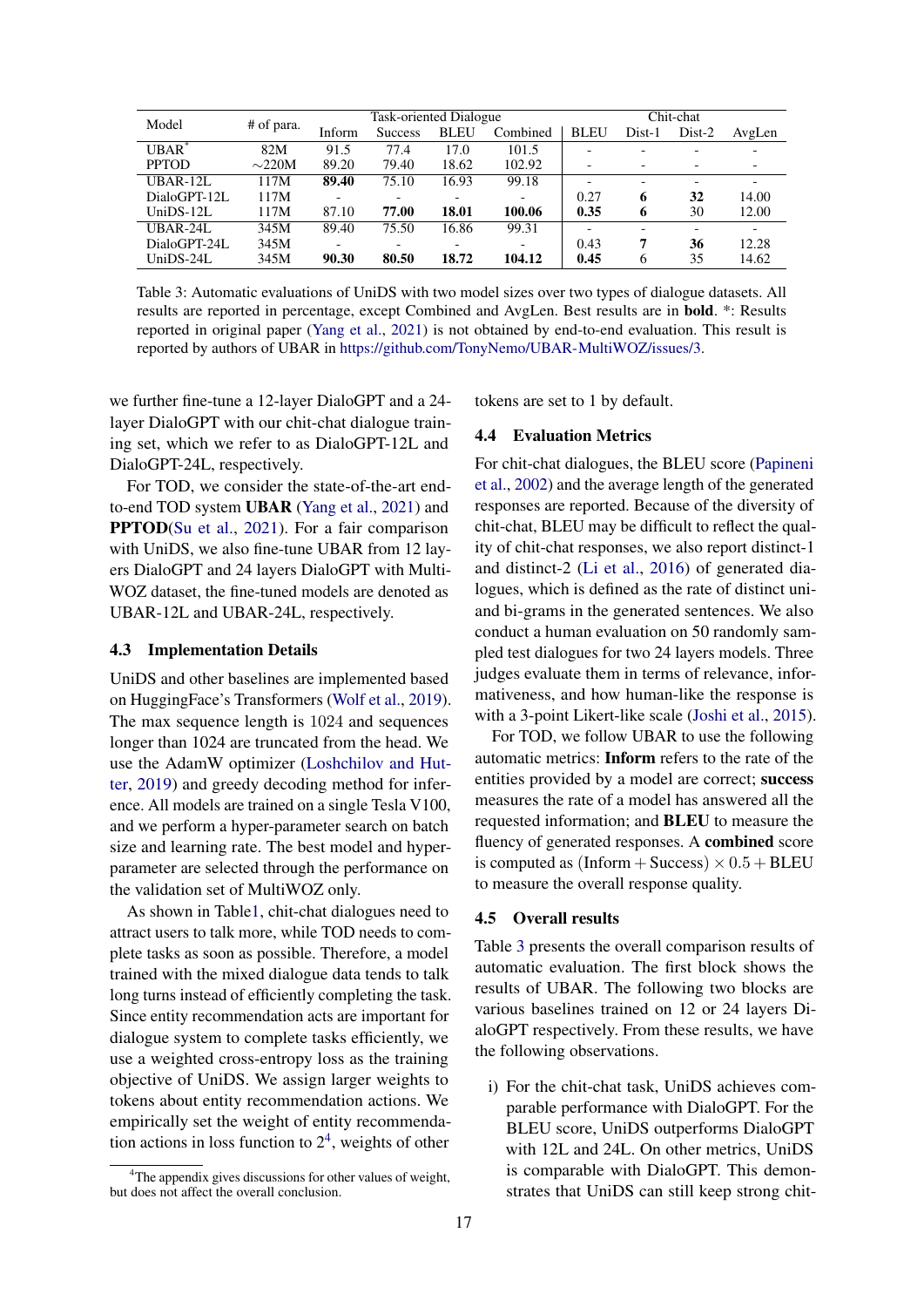<span id="page-5-1"></span>

| Model             | <b>Task-oriented Dialogue</b> |                |             |          | Chit-chat   |        |          |        |
|-------------------|-------------------------------|----------------|-------------|----------|-------------|--------|----------|--------|
|                   | Inform                        | <b>Success</b> | <b>BLEU</b> | Combined | <b>BLEU</b> | Dist-1 | $Dist-2$ | AvgLen |
| $UniDS-12L$       | 87.10                         | 77.00          | 18.01       | 100.06   | 0.35        | 6      | 30       | 12.00  |
| w/o chit-chat BS  | 83.90                         | 72.80          | 18.15       | 96.50    | 0.37        | 5      | 29       | 14.67  |
| w/o weighted loss | 81.70                         | 71.20          | 17.93       | 94.38    | 0.33        | 6      | 32       | 14.29  |
| $UniDS-24L$       | 90.30                         | 80.50          | 18.72       | 104.12   | 0.45        | 6      | 35       | 14.62  |
| w/o chit-chat BS  | 86.90                         | 78.50          | 18.71       | 101.41   | 0.49        | 6      | 33       | 15.29  |
| w/o weighted loss | 85.60                         | 76.50          | 18.96       | 100.01   | 0.44        | 6      | 34       | 14.85  |

Table 4: Ablation studies of automatic evaluations for UniDS.

<span id="page-5-2"></span>

Figure 4: TOD examples from UniDS w/o chit-chat BS and UniDS. UniDS w/o chit-chat BS does not extract the user intent of searching restaurants, but UniDS extracts this intent successfully (highlighted in italics).

<span id="page-5-0"></span>

|                 | DialoGPT-24L Neutral UniDS-24L |       |             |
|-----------------|--------------------------------|-------|-------------|
|                 | (Win $\%$ )                    | (% )  | (Win $\%$ ) |
| Relevance       | 25.33                          | 42.67 | 32.00       |
| Informativeness | 29.33                          | 33.33 | 37.34       |
| Human-like      | 26.67                          | 43.33 | 30.00       |

Table 5: Win rate [%] between the UniDS-24L and DialoGPT-24L using three human evaluation metrics on chit-chat dialogues. "Neutral" means the generated responses of DialoGPT-24L and UniDS-24L are considered to have equal quality.

chat ability even after training with the mixed dialogue data.

ii) For the TOD task, UniDS achieves better performance than UBAR for the same parameter size. For both 12L and 24L DialoGPT, UniDS improves the BLEU score and the Combined score compared with UBAR. We believe this is because combining chit-chat dialogues for training helps the model to generate more fluent responses.

Furthermore, we also provide the human evaluation results in Table [5.](#page-5-0) UniDS is compared to DialoGPT regarding three dimensions for chit-chat dialogues. We could see that UniDS consistently wins the majority cases for all three aspects, including relevance, informativeness, and human-like.

## 4.6 Analysis

## 4.6.1 Ablation Study

In this experiment (c.f. Table [4\)](#page-5-1), we compare two simplified versions of UniDS to understand the effects of different components. For comparison, we report the performance of 1) removing slots in belief state of chit-chat, denoted as "UniDS w/o chit-chat BS", and 2) replacing the weighted crossentropy loss with a standard cross-entropy loss, denoted as "UniDS w/o weighted loss". Next, we elaborate our observations w.r.t. these two components.

w/o chit-chat BS: When removing the belief state of chit-chat dialogues, the performances of both UniDS-12L and UniDS-24L drop w.r.t. inform, success, and combined score for TOD. We believe the reason is that the process of extracting the belief state needs to copy some keywords from the user utterance, and even extracting nouns as belief state for chit-chat is helpful for UniDS to learn this copy mechanism in the TOD task. Taking the case in Figure [4](#page-5-2) as an example, UniDS w/o chit-chat BS (left) fails to extract the user's interest in searching restaurants, while UniDS (right) extracts the restaurant slot successfully. As a result, UniDS could recommend the right entities. Furthermore, removing chit-chat BS does not degrade the performance of chit-chat.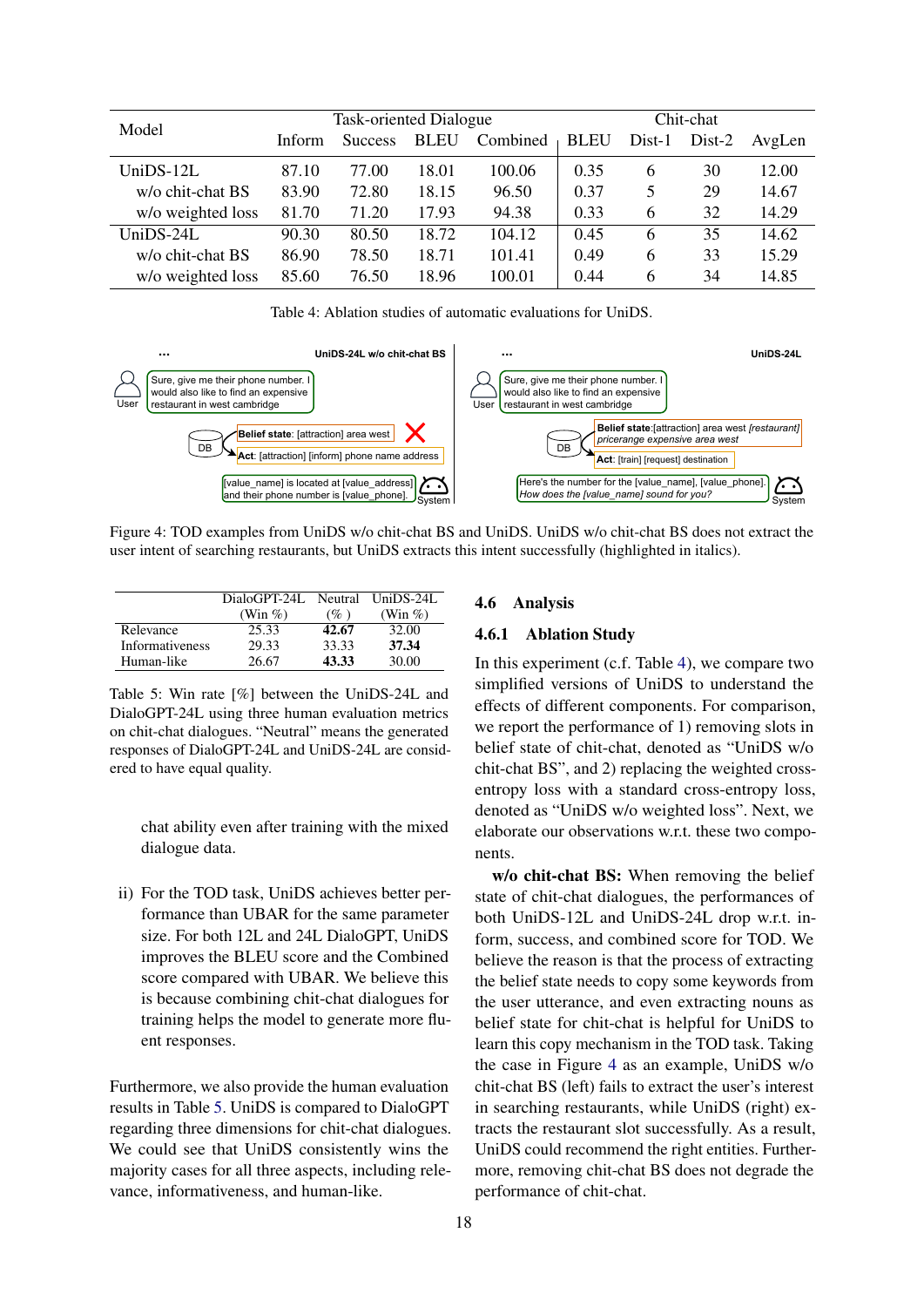<span id="page-6-0"></span>

|  |  |  | UniDS Inf. Succ. BLEU Comb. Switch-1 Switch-2 |
|--|--|--|-----------------------------------------------|
|  |  |  | 12L 84.60 72.00 11.72 90.02 65.8 99.5 (+33.7) |
|  |  |  | 24L 85.30 75.70 12.44 92.94 64.4 99.2 (+34.8) |

Table 6: Switching performance of UniDS when having 2 turns chit-chat dialogues before task-orientated dialogues. Numbers in brackets indicates the exactly switching rate at the 2nd turn.

<span id="page-6-1"></span>

|              |  |  | UniDS BLEU Dist-1 Dist-2 AvgLen Switch-1 Switch-2       |
|--------------|--|--|---------------------------------------------------------|
| 12L $0.22$ 4 |  |  | $19$ 14.15 31.8 98.9 (+67.1)                            |
| 24L 0.34     |  |  | $6\qquad 31\qquad 16.18\qquad 37.0\quad 96.6\; (+59.6)$ |

Table 7: Switching performance of UniDS when prepending 2 turns task-oriented dialogues before chit-chat.

w/o weighted loss: When replacing the weighted cross-entropy loss in UniDS with standard crossentropy loss, we observe a notable drop w.r.t. inform, success, and combined score in task-oriented metrics. These results demonstrate that giving more attention to entity recommendation acts helps the task completion capability. Moreover, dropping the weight loss does not affect the performance of chitchat much.

Overall, we contend both "chit-chat BS" and "weighted loss" are beneficial for task-oriented dialogues without degrading the chit-chat capability.

## 4.6.2 Analysis of Switching Ability

In real-world scenarios, it is common and natural for users to switch between chit-chat and taskoriented dialogues. Therefore, we investigate the switch ability of UniDS in this subsection. To simulate the scenario of dialogue switching, we consider two setups: (1) having two turns of chit-chat dialogues before the start of a task-oriented dialogue and (2) pre-pending two turns of task-oriented dialogues at the beginning of a chit-chat dialogue. To evaluate the model's ability to switch between two types of dialogues, we propose a metric, called **Switch-** $n$ , which is defined as the rate of a model switches its response type within the first  $n$  turns after a user switches the type of input. Additionally, we also report the model performance *after* the switching.

Tables [6](#page-6-0) and [7](#page-6-1) present the results of the two switching setups, and we have the following observations:

(i) It is not surprising that adding switching tasks for both chit-chat and TOD degrades the performance of UniDS, as the added 2 turns of switching utterances introduce irrelevant con-

<span id="page-6-2"></span>

| User@Turn $t$ :                                               |
|---------------------------------------------------------------|
| Will the Red Tesla get me to the restaurant for my 16:15      |
| reservation?                                                  |
| <b>Response generated by UniDS:</b>                           |
| Yes, your taxi will pick you up at all saints church and      |
| arrive at tang chinese by 16:15. Is there anything else I can |
| do for you today?                                             |
| User@Turn $t + 1$ :                                           |
| Ok sounds great. That is all I need. Thank you!               |
| <b>Response generated by UniDS:</b>                           |
| Thank you for using our services.                             |
| User@Turn $t + 2$ :                                           |
| How's your new year's resolution holding up?                  |
| <b>Response generated by UniDS:</b>                           |
| It's holding up just fine. Thanks for inquiring with us.      |

Table 8: Example of UniDS when switching from the task-oriented dialogue to *chit-chat*. UniDS gives a chatty response and thanks the user for using its services. Dialogue history is omitted.

<span id="page-6-3"></span>

| Model       | <b>Base</b> | 1 turn          | 2 turns         |
|-------------|-------------|-----------------|-----------------|
| $UBAR-12L$  | 99.18       | $93.76(-5.42)$  | 88.14 (-11.04)  |
| $UniDS-12L$ | 100.06      | $96.13(-3.93)$  | $91.42(-8.64)$  |
| $UBAR-24L$  | 99.31       | $93.08(-6.23)$  | $88.67(-10.64)$ |
| UniDS-24L   | 104.12      | $100.71(-3.41)$ | $95.68(-8.44)$  |

Table 9: Combined score over TOD dataset for robustness test by inserting 1 and 2 turns of task-irrelavant utterances. Full results are presented in Appendix.

tent, which distracts the model. However, focusing on the switching task, we observe that for almost 98% of cases, UniDS can success in dialogue task switching, from chit-chat to TOD and vice versa, within the first two turns (Switch-1 and Switch-2). This demonstrates UniDS has a good ability to switch between two types of dialogue tasks.

(ii) When switching from task-oriented dialogues to chit-chat dialogues, the value of Switch-1 is relatively low, this may because our model tends to confirm user intents or give a transitional response rather than switch to chit-chat mode immediately. As the case shown in Table [8,](#page-6-2) when the user switches from TOD to chit-chat, UniDS gives a chatty response and thanks the user for using its services.

## 4.6.3 Robustness Study

Many real-world dialogue systems need real-time speech recognition to interact with users, which is easily interfered by background noise from the background environment (e.g. other people and devices). Therefore, we analyze the robustness of UniDS and UBAR by inserting several turns of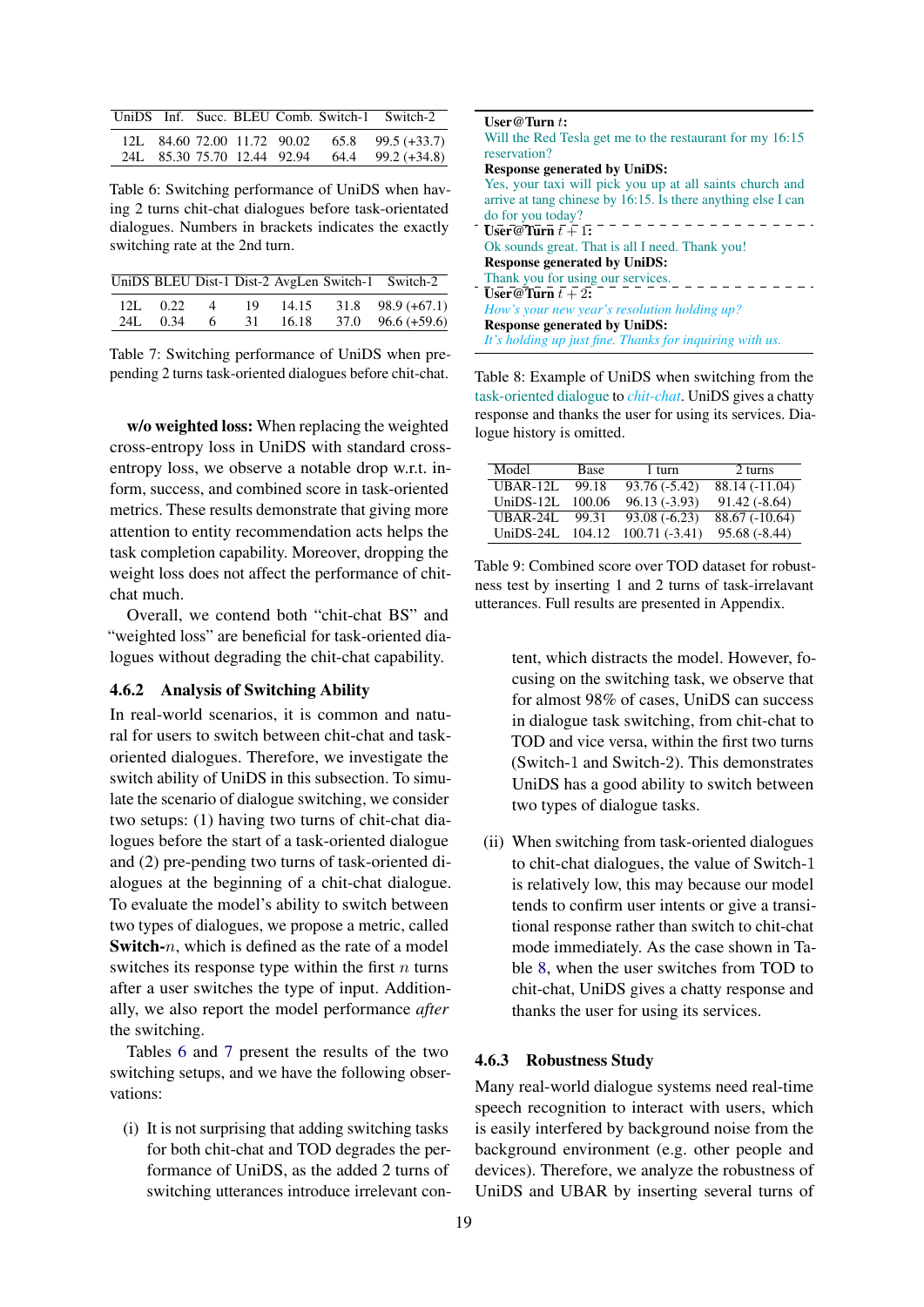<span id="page-7-0"></span>

Figure 5: Examples of UBAR-DialoGPT-24L and UniDS-24L when inserting a task-irrelevant utterance in a task-oriented dialogue. UBAR-DialoGPT reserves a train for the user randomly, which makes the task failed because the user intent is incomplete; while UniDS keeps the previous belief state and gives a chatty response. When the user returns to the TOD, UniDS could continue with the task.

irrelevant chit-chat utterances into the TOD, and we evaluate the model performance against such noise.

As observed in Table [9,](#page-6-3) both UniDS and UBAR drops on the combined score when only one turn of chit-chat dialogue is inserted. However, UniDS drop less than UBAR (about 4 vs. 6 points). Similarly, when two turns of chit-chat are inserted into TOD, UniDS drops about 8 points, and UBAR drops about 11 points on the combined score. These results demonstrate that UniDS has stronger robustness to such task-irrelevant noise than UBAR. We present an interesting case in Figure [5.](#page-7-0) When giving a task-irrelevant utterance, UBAR-24L reserves a train for the user randomly, which makes the task failed because the user intent is incomplete, while UniDS keeps the previous belief state and gives a chatty response. When the user returns to the TOD, UniDS can continue with the task.

## 5 Conclusion

This paper proposes a unified dialogue system (UniDS) to jointly handle both chit-chat and taskoriented dialogues in an end-to-end framework. Specifically, we propose a unified dialogue data schema for both chit-chat and task-oriented dialogues, and a two-stage method to train UniDS. To our best knowledge, this is the first study towards an end-to-end unified dialogue system.

Experiments show that UniDS performs comparably with state-of-the-art chit-chat dialogue systems and task-oriented dialogue systems without adding extra parameters to current chit-chat dialogue systems. More importantly, the proposed UniDS achieves good switch ability and shows better robustness than pure task-oriented dialogue systems. Although question answering (QA) is not considered in the proposed UniDS, as an initial attempt, our explorations may inspire future studies towards building a general dialogue system.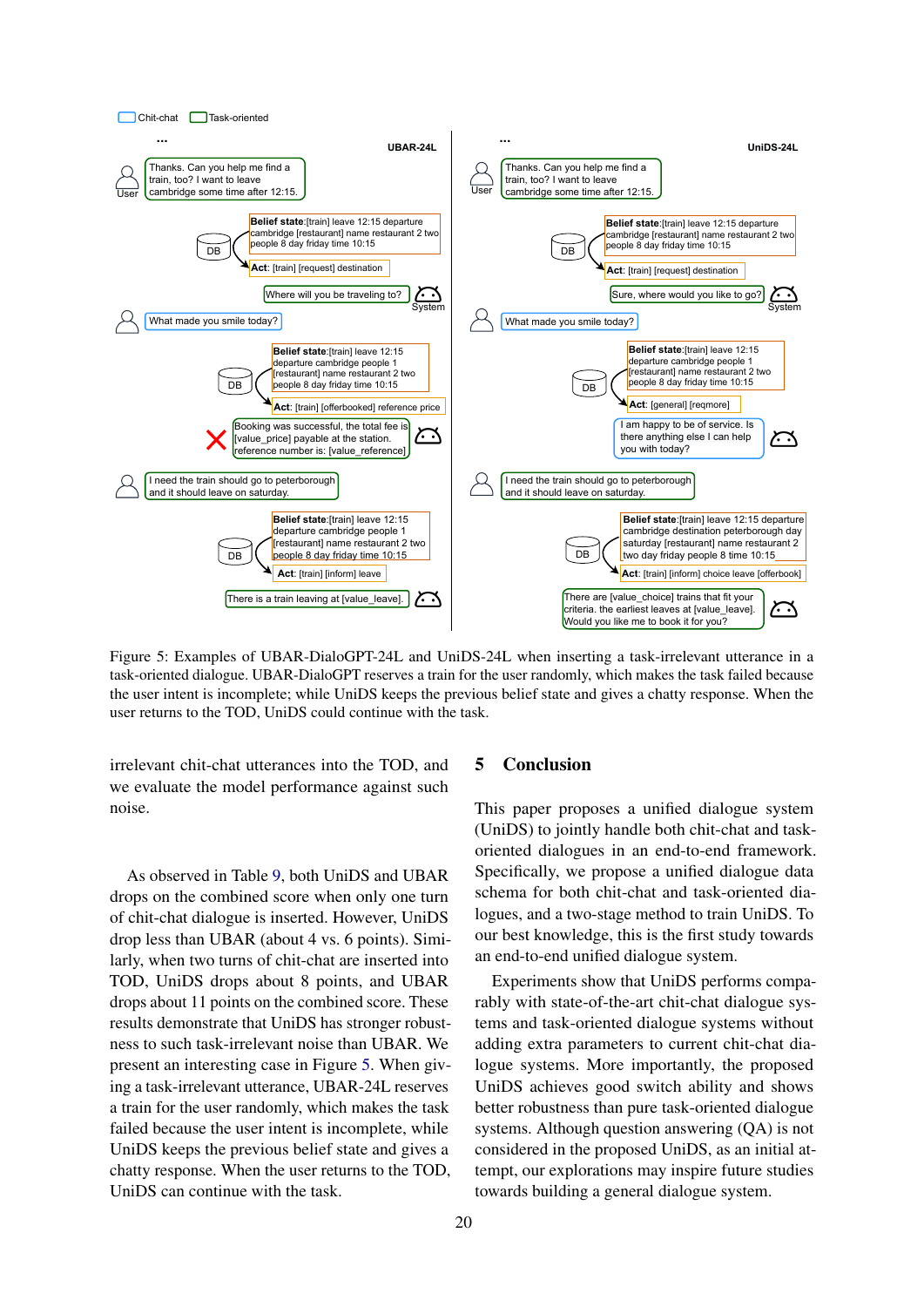## 6 Ethical Considerations

We notice that some chit-chat utterances generated by the proposed UniDS may be unethical, biased or offensive. Toxic output is one of the main issues of current state-of-the-art dialogue models trained on large naturally-occurring datasets. We look forward to furthering progress in the detection and control of toxic outputs.

## References

- <span id="page-8-8"></span>Daniel Adiwardana, Minh-Thang Luong, David R. So, Jamie Hall, Noah Fiedel, Romal Thoppilan, Zi Yang, Apoorv Kulshreshtha, Gaurav Nemade, Yifeng Lu, and Quoc V. Le. 2020. Towards a human-like opendomain chatbot. *CoRR*, abs/2001.09977.
- <span id="page-8-9"></span>Siqi Bao, Huang He, Fan Wang, Hua Wu, Haifeng Wang, Wenquan Wu, Zhen Guo, Zhibin Liu, and Xinchao Xu. 2020. PLATO-2: towards building an open-domain chatbot via curriculum learning. *CoRR*, abs/2006.16779.
- <span id="page-8-11"></span>Paweł Budzianowski, Tsung-Hsien Wen, Bo-Hsiang Tseng, Iñigo Casanueva, Stefan Ultes, Osman Ramadan, and Milica Gasic. 2018. Multiwoz-a largescale multi-domain wizard-of-oz dataset for taskoriented dialogue modelling. In *Proceedings of the 2018 Conference on Empirical Methods in Natural Language Processing*, pages 5016–5026.
- <span id="page-8-0"></span>Ehsan Hosseini-Asl, Bryan McCann, Chien-Sheng Wu, Semih Yavuz, and Richard Socher. 2020. A simple language model for task-oriented dialogue. In *Advances in Neural Information Processing Systems 33: Annual Conference on Neural Information Processing Systems 2020, NeurIPS 2020, December 6-12, 2020, virtual*.
- <span id="page-8-17"></span>A. Joshi, Saket Kale, Satish Chandel, and D. Pal. 2015. Likert scale: Explored and explained. *British Journal of Applied Science and Technology*, 7:396–403.
- <span id="page-8-4"></span>Lukasz Kaiser, Aidan N. Gomez, Noam Shazeer, Ashish Vaswani, Niki Parmar, Llion Jones, and Jakob Uszkoreit. 2017. One model to learn them all. *CoRR*, abs/1706.05137.
- <span id="page-8-16"></span>Jiwei Li, Michel Galley, Chris Brockett, Jianfeng Gao, and Bill Dolan. 2016. A diversity-promoting objective function for neural conversation models. In *NAACL HLT 2016, The 2016 Conference of the North American Chapter of the Association for Computational Linguistics: Human Language Technologies, San Diego California, USA, June 12-17, 2016*, pages 110–119.
- <span id="page-8-6"></span>Zhaojiang Lin, Andrea Madotto, Yejin Bang, and Pascale Fung. 2021. The adapter-bot: All-in-one controllable conversational model. In *Thirty-Fifth AAAI Conference on Artificial Intelligence, AAAI 2021, Thirty-Third Conference on Innovative Applications*

*of Artificial Intelligence, IAAI 2021, The Eleventh Symposium on Educational Advances in Artificial Intelligence, EAAI 2021, Virtual Event, February 2-9, 2021*, pages 16081–16083.

- <span id="page-8-14"></span>I. Loshchilov and F. Hutter. 2019. Decoupled weight decay regularization. In *ICLR*.
- <span id="page-8-5"></span>Andrea Madotto, Zhaojiang Lin, Chien-Sheng Wu, Jamin Shin, and Pascale Fung. 2020. Attention over parameters for dialogue systems. *CoRR*, abs/2001.01871.
- <span id="page-8-15"></span>Kishore Papineni, Salim Roukos, Todd Ward, and Wei-Jing Zhu. 2002. Bleu: a method for automatic evaluation of machine translation. In *Proceedings of the 40th Annual Meeting of the Association for Computational Linguistics, July 6-12, 2002, Philadelphia, PA, USA*, pages 311–318.
- <span id="page-8-1"></span>Baolin Peng, Chunyuan Li, Jinchao Li, Shahin Shayandeh, Lars Liden, and Jianfeng Gao. 2020. SOLOIST: few-shot task-oriented dialog with A single pre-trained auto-regressive model. *CoRR*, abs/2005.05298.
- <span id="page-8-7"></span>Alec Radford, Jeffrey Wu, Rewon Child, David Luan, Dario Amodei, Ilya Sutskever, et al. 2019. Language models are unsupervised multitask learners. *OpenAI blog*, 1(8):9.
- <span id="page-8-3"></span>Stephen Roller, Emily Dinan, Naman Goyal, Da Ju, Mary Williamson, Yinhan Liu, Jing Xu, Myle Ott, Eric Michael Smith, Y-Lan Boureau, and Jason Weston. 2021. Recipes for building an open-domain chatbot. In *Proceedings of the 16th Conference of the European Chapter of the Association for Computational Linguistics: Main Volume, EACL 2021, Online, April 19 - 23, 2021*, pages 300–325.
- <span id="page-8-12"></span>Yixuan Su, Lei Shu, Elman Mansimov, Arshit Gupta, Deng Cai, Yi-An Lai, and Yi Zhang. 2021. Multi-task pre-training for plug-and-play task-oriented dialogue system. *CoRR*, abs/2109.14739.
- <span id="page-8-10"></span>Kai Sun, Seungwhan Moon, Paul A. Crook, Stephen Roller, Becka Silvert, Bing Liu, Zhiguang Wang, Honglei Liu, Eunjoon Cho, and Claire Cardie. 2021. Adding chit-chat to enhance task-oriented dialogues. In *Proceedings of the 2021 Conference of the North American Chapter of the Association for Computational Linguistics: Human Language Technologies, NAACL-HLT 2021, Online, June 6-11, 2021*, pages 1570–1583.
- <span id="page-8-13"></span>Thomas Wolf, Lysandre Debut, Victor Sanh, Julien Chaumond, Clement Delangue, Anthony Moi, Pierric Cistac, Tim Rault, Rémi Louf, Morgan Funtowicz, and Jamie Brew. 2019. Huggingface's transformers: State-of-the-art natural language processing. *CoRR*, abs/1910.03771.
- <span id="page-8-2"></span>Yunyi Yang, Yunhao Li, and Xiaojun Quan. 2021. UBAR: towards fully end-to-end task-oriented dialog system with GPT-2. In *Thirty-Fifth AAAI Conference on Artificial Intelligence, AAAI 2021, Thirty-Third*